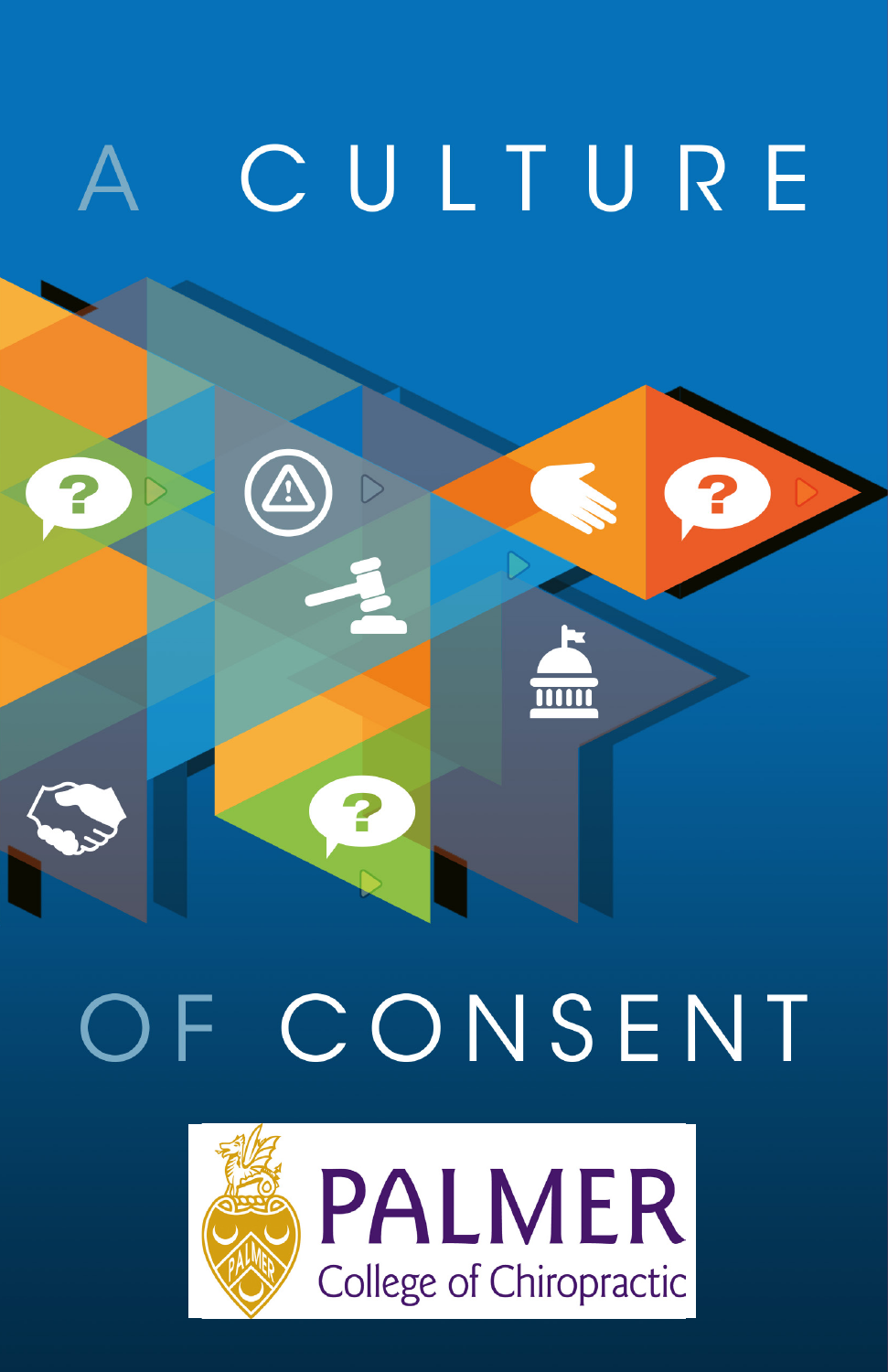

**Consent:** it's likely a word you've heard on campus. Understanding consent is a necessary first step toward the prevention of all forms of sexual misconduct. This means that cultivating a campus climate of prevention and understanding surrounding sexual assault is built around the very important idea of consent.

Therefore, to inspire a community free from all forms of sexual misconduct, we should be talking about it. This guide provides basic information about consent — to help spark and guide conversations across campus.

## So, What is Consent?

**Consent.** at its most basic level, means everyone involved wants to participate.

#### Consent is defined…

As a noun: a voluntary agreement to another's proposition

As a verb: to voluntarily agree to an act or proposal of another, which includes sexual relations

**Sexual Consent** is when all parties agree to engage in sexual activity. Consent should always be mutual, voluntary and given without pressure, intimidation or fear. Consent must be freely, affirmatively and enthusiastically communicated between all individuals — in other words, YES MEANS YES!



**Enthusiastic consent encourages** individuals to provide their yes, to express intent to participate and to ask their partner(s) for their yes. It is the responsibility of the person *initiating* sexual activity to make sure they've aained the consent of their partner(s). Consent should be verbalized.

Consent must be obtained at each step and be present throughout sexual activity. At *any time*, a participant can communicate that they no longer consent to continuing.

Silence, lack of protest or no resistance doesn't equal consent. Anything – fear, incapacitation, cognitive disability — that reduces or impacts an individual's ability to exercise free will means that consent isn't present in that situation.

The existence of a current or previous relationship, by itself, is not sufficient to constitute consent. Even in the context of a relationship, a willingness to engage in sexual activity must be freely and affirmatively communicated, *each and every time.*

# Consent is **ACTIVE**

Consent is **CLEAR** 

Consent is VOLUNTARY ASK FIRST!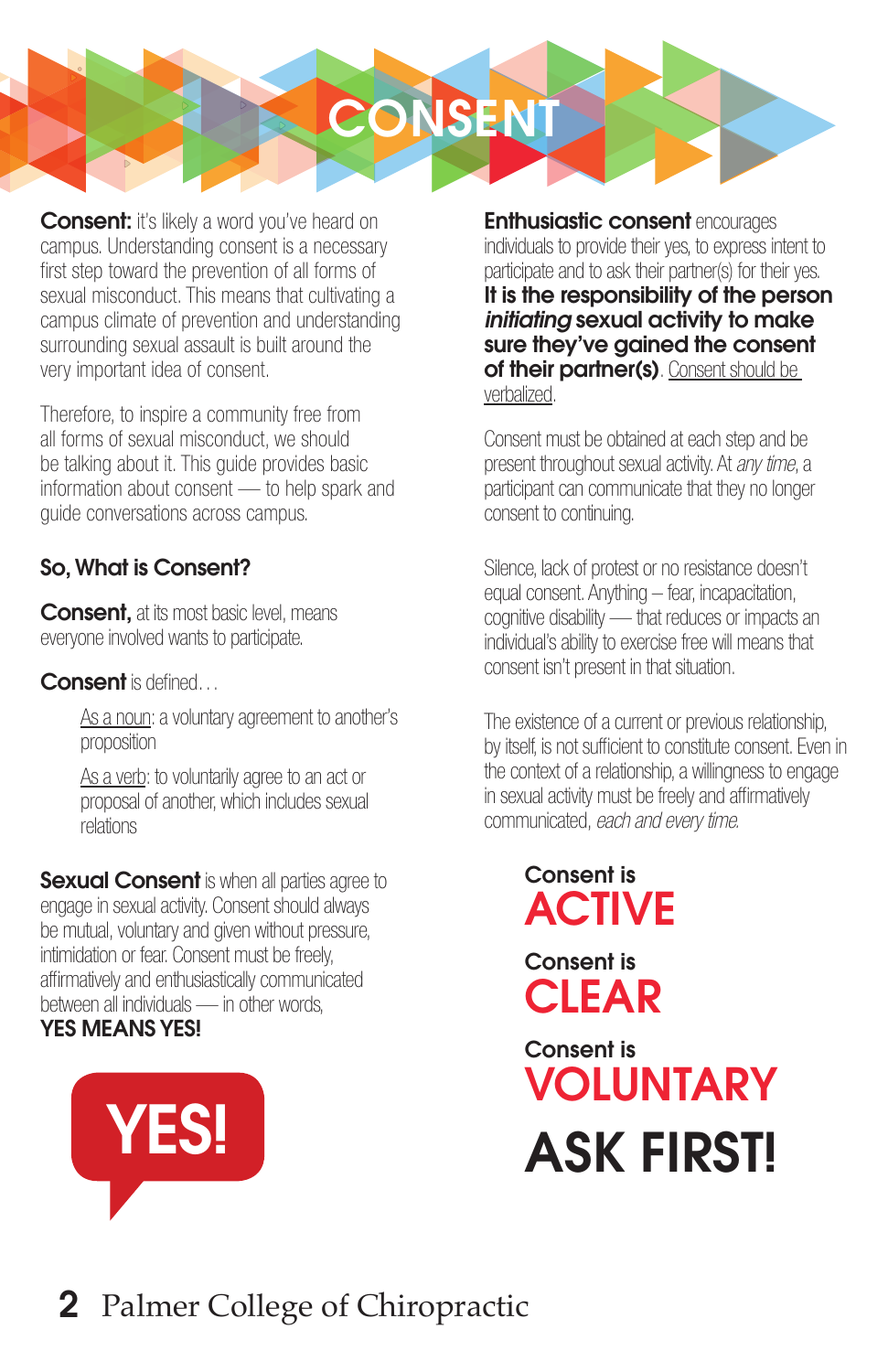

To better understand consent, it is important to understand key terms and related concepts.

Coercion is the use or attempted use of pressure/oppressive behavior, including express or implied threats, intimidation or physical force, which places a person in fear of immediate harm or physical injury or causes a person to engage in unwelcome sexual activity.

Examples of coercion are:

- Pressuring someone to consume a substance with the intent to impair that person's ability to consent prior to engaging in sexual activity
- Threatening to break up with someone if they don't engage in sexual activity

**Incapacitation** is the inability, temporarily or permanently, to give consent because an individual is mentally and/or physically helpless, unconscious or unaware that the sexual activity is occurring. An individual who is incapacitated cannot consent to sexual activity. Consent doesn't exist when the individual initiating sexual activity *knew or should have known* of the other person's incapacitation.

Examples of incapacitation are:

- An inability to understand implications of the situation due to drugs or alcohol
- Having a mental disability or not being able to understand based upon their age
- Being asleep or unconscious

Someone who is incapacitated due to alcohol or other drugs CAN NOT consent.

**Sexual Exploitation** is committed through non-consensual use of another person's sexuality for the purpose of sexual gratification, financial gain, personal benefit or advantage, or any non-legitimate purpose. Sexual exploitation occurs without the knowledge and consent of all participants.

Examples of sexual exploitation are:

- Watching, recording or photographing someone in a location where there's a reasonable expectation of privacy
- Social media posting without permission of all parties involved

**Retaliation** is any intimidation of an individual because they made a report or participated in an investigation and/or resolution of an allegation of sexual misconduct.

Examples of retaliation are:

- Encouraging one's peers to harass or intimidate the other individual
- Departing from a typical (employment or academic) practice regarding the individual

Sexual Harassment is unwelcome conduct or behavior, including sexual advances, requests for sexual favors, and other verbal, nonverbal or physical conduct of a sexual nature. It creates a hostile environment when the conduct limits or denies a person's ability to participate in or benefit from educational programs or when it affects employment.

Examples of sexual harassment are:

- Continued efforts to develop a relationship after being denied
- Commentary about an individual's body or sexual activities
- Unwelcome physical touching or closeness
- Jokes/teasing of a sexual nature or based upon gender stereotypes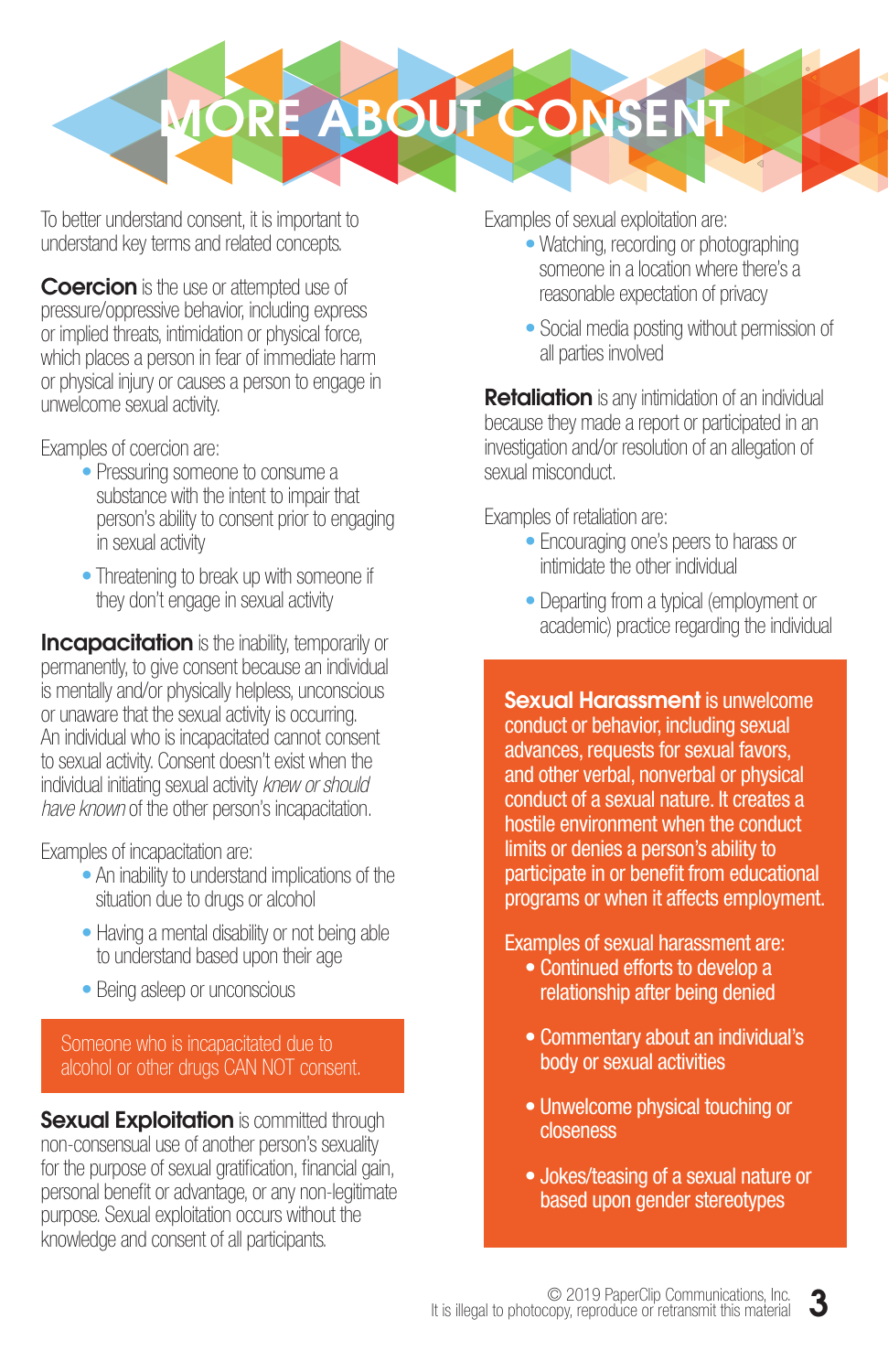

In addition to Sexual Harassment, Sexual Violence and Sexual Exploitation, SEXUAL MISCONDUCT includes:

- Dating/Intimate Partner Violence. This is violence by a person who has been in a romantic or intimate relationship with the victim.
- **Stalking.** This is a course of conduct directed at a specific person that would cause a reasonable person to fear for her, his or others' safety, or to suffer substantial emotional distress.

Both dating/intimate partner violence and stalking are rooted in cycles of power and control. Actions such as telling lies, creating social isolation, threatening one's friends or family or pets, controlling someone's use of time, etc. might indicate an abusive relationship.

Below is one variation of the Power & Control Wheel, a diagram which is particularly helpful as a tool in understanding the overall pattern of abusive and violent behaviors. Often, one or more incidents are accompanied by a pattern of intimidation and control in the relationship.



# 4 Palmer College of Chiropractic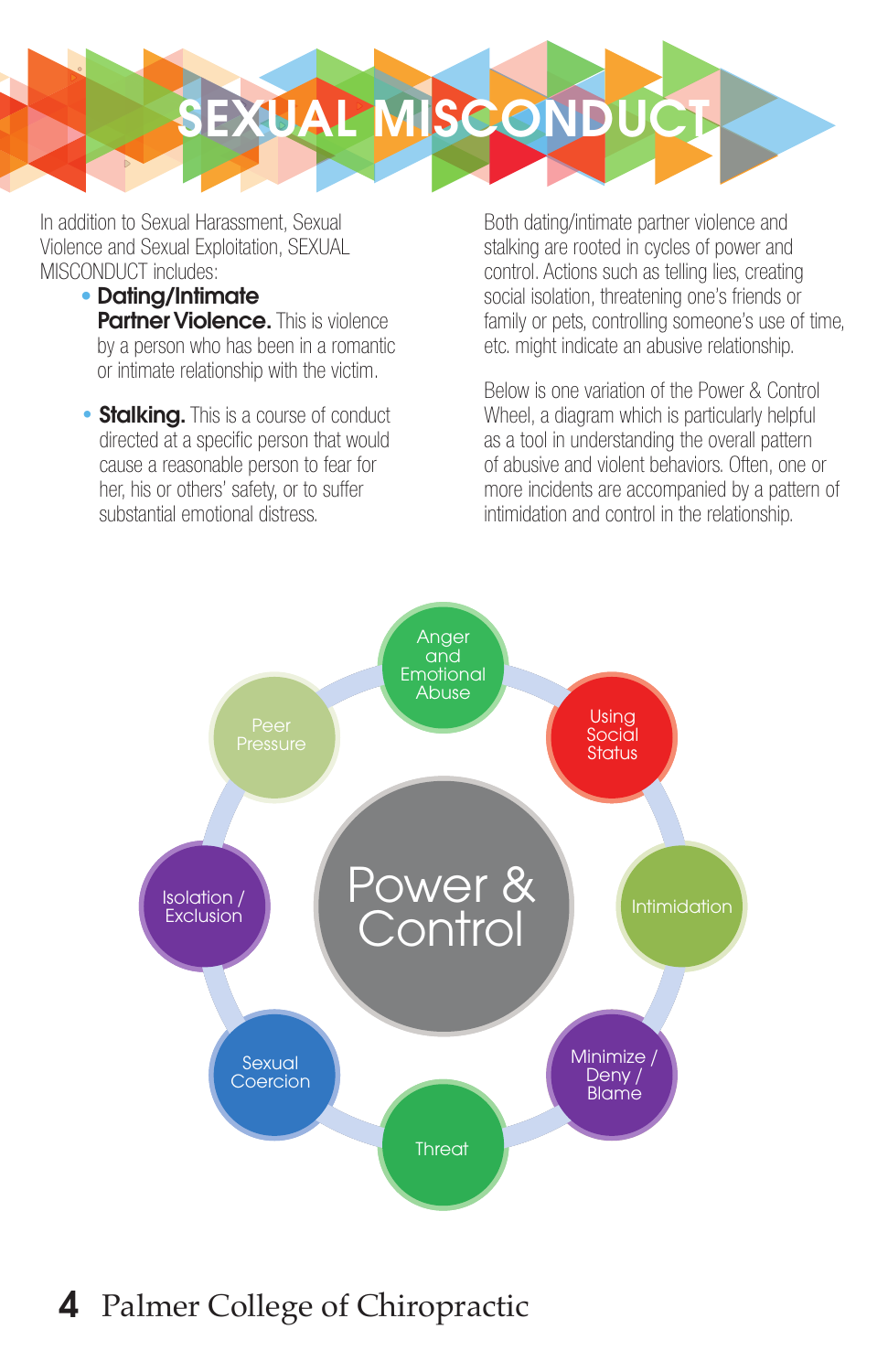

## Consent is Communicative

The look on someone's face and that person's body language are both ways of communicating. However, these are NOT reliable indicators of consent in sexual interactions.

#### ALWAYS HAVE A VERBAL CONVERSATION ABOUT CONSENT

There are, however, other signs that your partner may not be comfortable with what is happening:

- Not pulling you closer, touching you or reciprocating, and/or pushing you away
- Turning away or hiding their face
- Stiffening muscles and/or other obvious signs like tears or shaking
- Lack of any sort of verbal feedback; silence is not consent

Asking questions while also being aware of body language helps you figure out if the person you're with is:

- Consenting and feeling comfortable, or
- Not consenting and feeling uncomfortable

If consent is not clear, then you should **STOP** what you are doing right away and TALK about it.

## Consent is Healthy

## In a Healthy Relationship, I…

## Easily give CONSENT.

Am I free to choose whether or not to engage in sexual activity?

Am I able to stop the activity at any time during the sexual contact?

## Am my partner's equal.

Do we both have equal personal power?

Do neither of us dominate the other?

## Build respect and trust.

Do I regard myself and my partner positively?

Do I feel respected and supported by my partner?

Do I respect and support my partner?

Do I trust my partner and am I trustworthy for my partner, physically and emotionally?

## Am safe.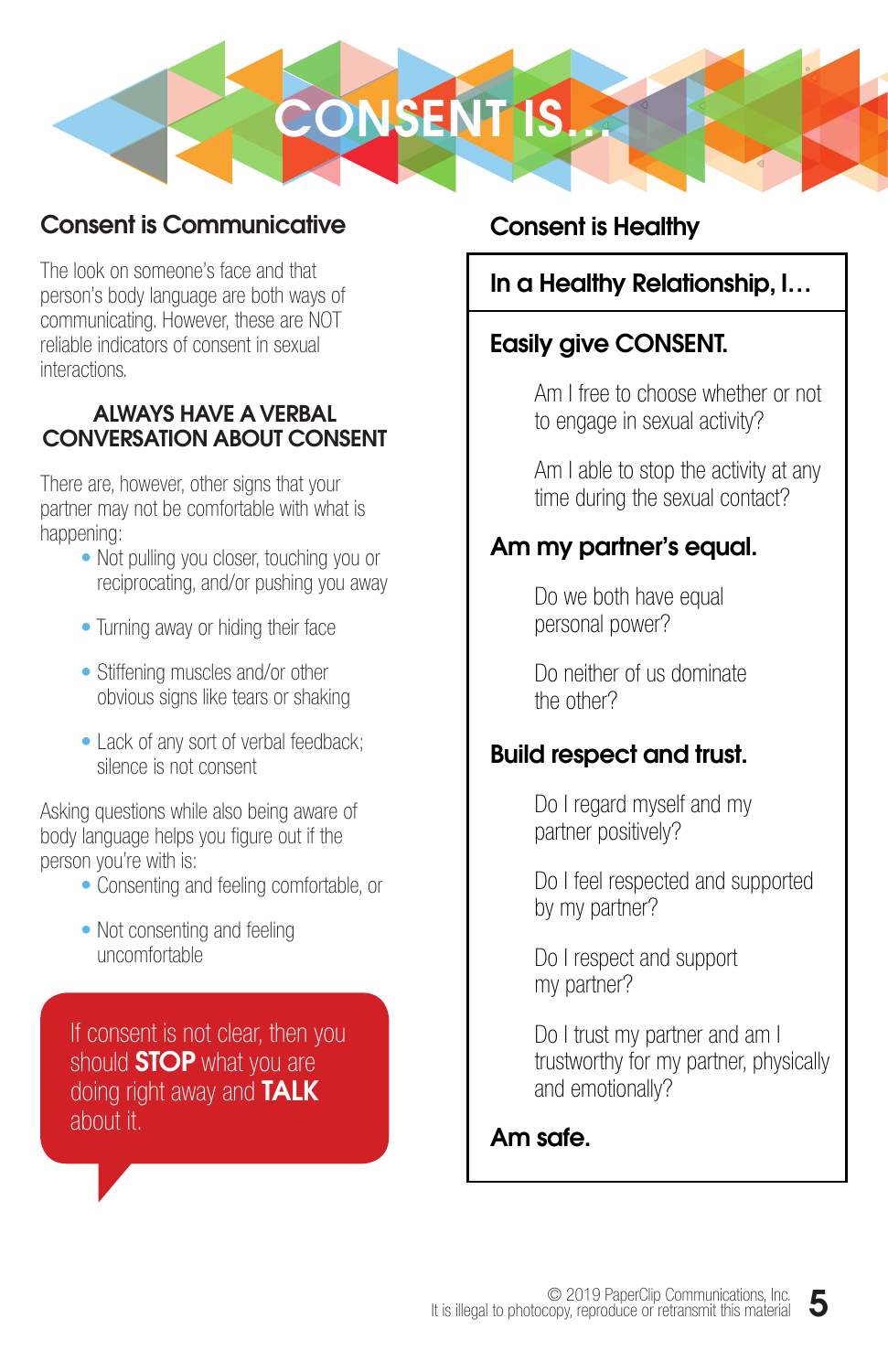HOW TO SUPPORT SURVIVORS

According to Department of Justice statistics, 19% of female-identified students and 6% of male-identified students report experiencing some form of sexual misconduct during their time in college. Therefore, it's very likely that over the course of your college career, you may know someone who needs your support.

You can show your support when you…

- **Listen.** Listen actively and nonjudgmentally. It's not about saving the "right" things, but instead creating a supportive space for people to disclose difficult experiences. Focus on listening and allow them to disclose as much, or as little, as they want. Allow them to go at their own pace and be careful not to press for details.
- **Believe.** Believing someone is one of the most important things you can do. The first disclosure often sets the tone for how people engage with their entire healing process. People who disclose to someone and are believed are more likely to seek additional help.
- **Understand Trauma.** In the midst of trauma, especially sexual assault, the brain's fear dominates and all that's left may be reflexes and habits. This can lead to freezing, not fighting back and even memory loss of the event.
- **Restore Choice. Healing occurs** when survivors can make their own choices about what to do next. Respect and support their decisions, while helping them maintain control of the process.
- **Stay Committed. Healing is not a** linear process. There are some days that will be better than others. Be careful not to assign an arbitrary timeline. Ask what support means to each person, since we all have different definitions and expectations about support.
- **Know Your Limitations**. Sexual assault may bring up strong emotions and reactions for you. Don't push aside your own needs. Instead, talk with someone and ask for help.
- Understand Social Issues. Gender identity, race, ethnicity, class, religion and other identities often factor into how survivors navigate their experience. Be mindful of individual and institutional culture's impact, including how survivors interact with different systems such as administrators, law enforcement, counselors, etc.

## Finding Care

Sexual violence can have psychological, emotional and physical effects on the survivor. These effects aren't easy to deal with, but with the right help and support they can be managed. And there are people on campus and in the community trained and ready to assist. Learning more can help you and those you care about find the best form of care to begin the healing process.

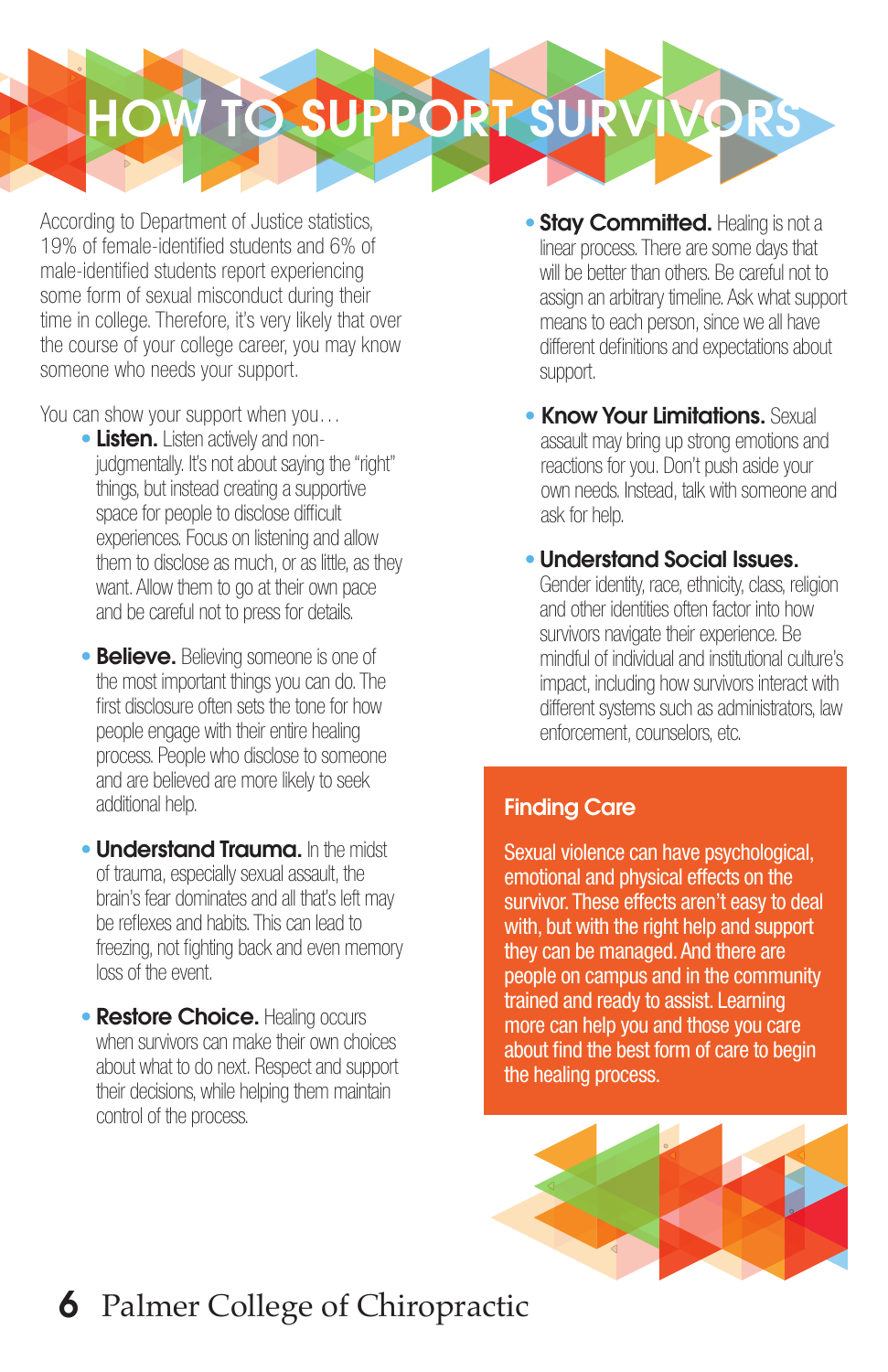

A bystander, or a person who is present at an event or incident but does not take part, has the ability to prevent sexual misconduct on campus…by intervening.

#### **Bystander Intervention involves**

developing the awareness, skills and courage to interrupt a situation in which another person may need help. It provides an opportunity to send powerful messages about what is acceptable, expected behavior within our community.

#### How to…Create a Campus Culture of Consent

Creating a culture of consent is everyone's responsibility. We must each work to ensure that all community members have the right to enjoy and engage with their academic, professional and social spaces free from harassing, harmful behavior.

Campus policies explain "what" and procedures explain "how"; we all have the responsibility to promote a culture of consent and respect by putting these policies and procedures into practice.

And talking openly and honestly about consent will lead to enhanced understanding, sexual assault prevention and a campus climate of respect.

#### A Community of Consent

We all have a role to play in being part of a healthy, supportive community. Here are some ways you can help…

- Educate yourself
- Understand sexual violence and misconduct
- Understand consent
- Be a role model for respect through language and behavior
- Support survivors

An effective bystander intervention approach directs involvement by using the 3 D's: Being direct, creating a distraction and delegating responsibility.

| How to Intervene Using the 3D's                                                                                    |                                                                                                                                      |
|--------------------------------------------------------------------------------------------------------------------|--------------------------------------------------------------------------------------------------------------------------------------|
| <b>Direct</b>                                                                                                      | Directly intervening, in the moment, to prevent a problem situation<br>from happening.                                               |
| Distract                                                                                                           | Interrupting the situation without directly confronting the offender.<br>You divert attention away from the situation.               |
| <b>Delegate</b>                                                                                                    | Seeking help from another individual such as a friend, supervisor,<br>colleague, police officer or any individual you feel can help. |
| <b>Combined Chart Sources:</b> LiveTheGreenDot, Weslevan University and the Office for Civil Rights Resource Guide |                                                                                                                                      |